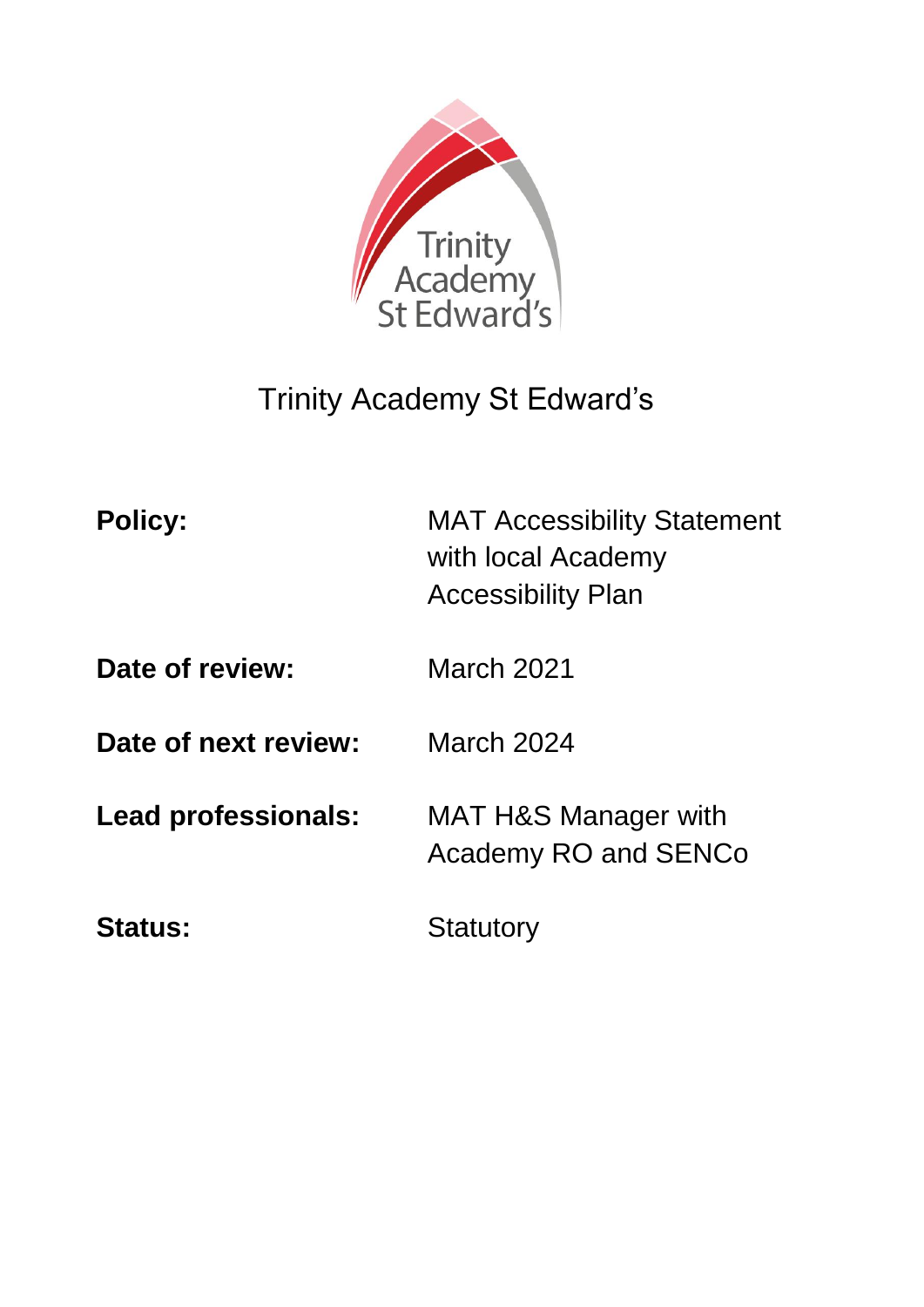# **1. Introduction**

- 1.1. The Equality Act 2010 replaces previous discrimination law and provides a single piece of legislation covering all the types of discrimination that are unlawful.
- 1.2. The previous Disability Discrimination Act (DDA) 1995 was amended in 2001 to include education. It specified that academies must not treat children less favourably for reason(s) associated with their disability and must take reasonable steps to avoid putting them at a disadvantage.
- 1.3. All schools and academies are required to carry out accessibility planning for disabled students and have an Accessibility Plan. Our Accessibility Plan is aimed at:
	- Increasing the extent to which disabled students can participate in the curriculum.
	- Improving the physical environment of the academy to enable disabled students to take better advantage of education, benefits, facilities and services provided.
	- Improving the availability of accessible information to disabled students.
- 1.4. It is a requirement that the academy's Accessibility Plan is resourced, implemented, reviewed and revised, as necessary. Within this document is our action plan and details on how we will address the priorities identified.
- 1.5. Information about the Accessibility Plan must be published in the annual report to parents. There is some overlap with the academy's SEND policy and reporting, however this plan aims to go beyond SEND and increase inclusion in our academy.

## **2. Links with other policies and legislation**

- 2.1. This plan links to our responsibilities under the Equality Act 2010. The trust has in place an Equality Policy which outlines the trust's commitment to equality and our duties under the Public Sector Equality Duty (PSED).
- 2.2. This plan links to the trust's SEND policy and provisions and premises management policies.

## **3. Definition of disability**

- 3.1. The definition of disability under the law is a wide one. A disabled person is someone who has a physical or mental impairment that has an adverse, substantial and long term effect on their ability to carry out normal day-to-day activities.
- 3.2. The definition includes people with a Hearing or Visual Impairment, Cerebral Palsy, Muscular Dystrophy, mental health issues and incontinence. People with ADHD, Autistic Spectrum Disorder, Downs Syndrome and Hydrocephalus are included. Medical conditions such as Cystic Fibrosis, severe Asthma, Diabetes, Cancer, Multiple Sclerosis, Epilepsy, Sickle Cell Anaemia and HIV are deemed disabilities. Facial disfigurement, severe Dyslexia, gross obesity and diagnosed eating disorders are all included.
- 3.3. If a person has been disabled in the past (for example, people recovering from cancer and people with a history of mental illness) they are still covered by the legislation for the rest of their life.
- 3.4. Students with disabilities have special educational needs; however, not all students with SEND meet the definition for disability. The plan needs to cover all of these students.

## **4. Trust statement**

- 4.1. The Directors and Governors of Trinity Multi Academy Trust recognise the need to make all reasonable provisions for the admission and education of disabled students. Where possible the trust expects Principals and their senior leader team, to ensure that:
	- Leaders continually review the curriculum to ensure that disabled students are not disadvantaged in any way and that all subjects and activities are available to them.
	- Leaders do everything possible within budgeted resources to improve the physical environment by making reasonable adjustments, when and where necessary, in order to allow the movement of disabled students around the academy.
	- Leaders review the admissions policy so that reasonable adjustments may be made for disabled students seeking admission to the academy.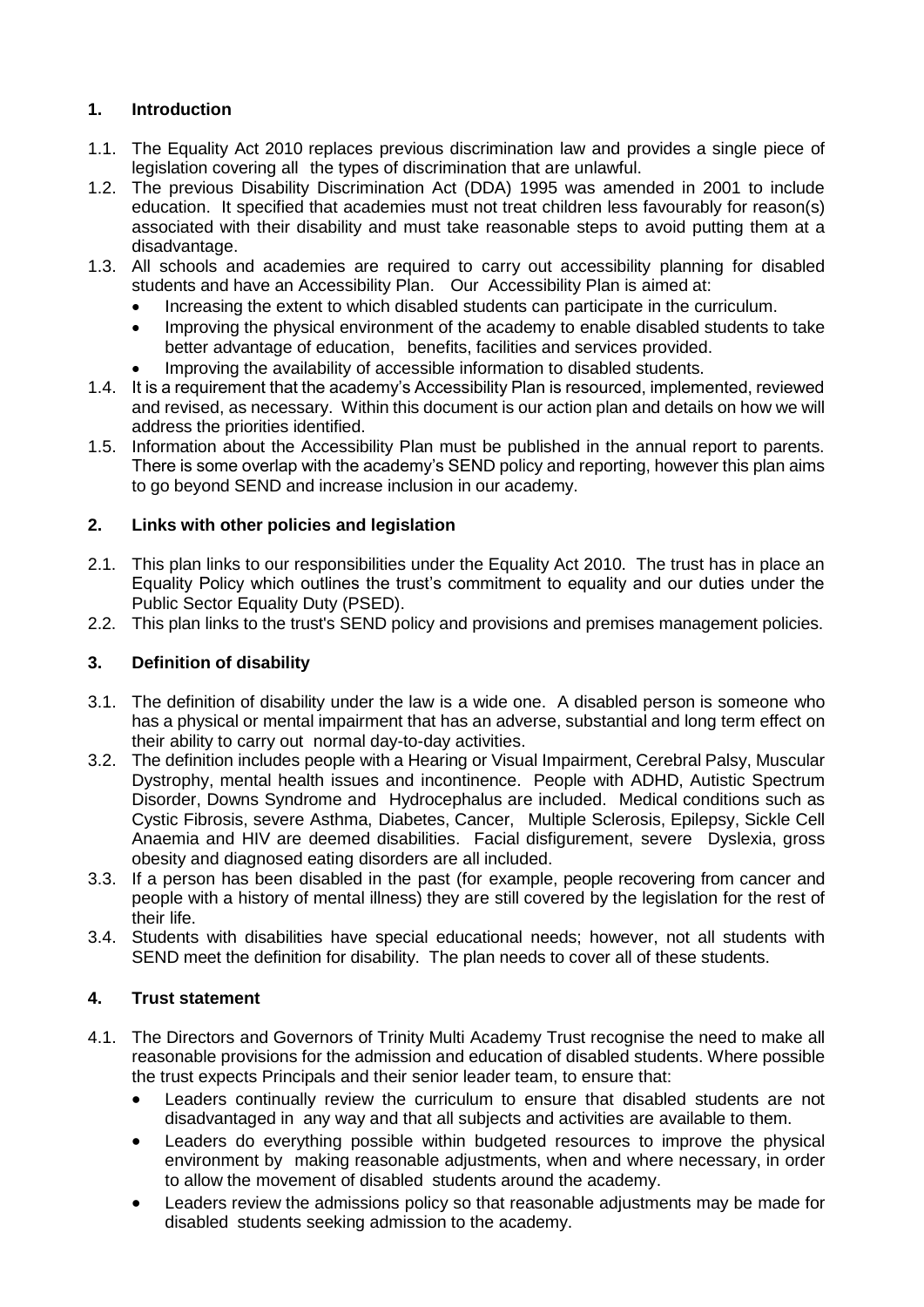- Leaders ensure that training for both teaching and non-teaching staff is implemented and evaluated so that they are aware of, and able to meet, the needs of disabled students.
- Leaders monitor and evaluate a range of student data to ensure that the needs of disabled students are met and, in many cases, exceeded through implementing additional support and intervention strategies to reduce or remove any barriers to learning.

#### **5. Increasing the extent to which disabled students can participate in our curriculum**

- 5.1. Governors and Principals (with their senior leadership team) should identify actions in the Accessibility Plan to enhance teaching and learning opportunities for all those in the academy community with disabilities.
- 5.2. This section gives examples of what this may include:
	- Consideration of increasing participation in academy activities such as after-school clubs, leisure and cultural activities, as well as out-of-school visits, particularly for difficultto-include student groups, such as those with physical or behavioural challenges
	- How threats to participation have been analysed using a risk assessment proforma and action taken to reduce those identified risks
	- Identifying how classroom support arrangements, such as deployment of teaching assistants, provision of ICT, contribute to, and enhance learning opportunities
	- Agreeing how the implementation of specific strategies such as flexible or shared timetabling, nurture groups, counselling provision, access to therapy, first day absence response, have enhanced attendance and participation
	- Consideration of how classroom/group organisation has been targeted to ensure that all students achieved increased levels of success
	- Description of how an action to increase curriculum choice and/or flexibility has enhanced the access to appropriate qualifications/attainments
	- How we respond to students and their parents/carers through the application of the SEND Policy (and related Code of Practice)
	- Has our application of the SEND policy improved student attainment? Is communication effective regarding specific student needs and is this monitored?
	- Consideration of how liaison, increased communication and relationships with external partners and agencies, has supported and enhanced students' access to the curriculum and how this is monitored and improvements targeted
	- Identifying how staff training needs, in order to effectively meet the diverse abilities and disabilities of all students, including prospective students who may require manual handling, signing, personal hygiene support etc., have been identified and supported.
	- Identifying student peer support mechanisms and the ways that the academy has ensured students have a voice in decisions that affect them
	- Taking action to ensure that disabled members of the academy community are seen in a positive light through publications promoting disability and providing positive role models of adults with disabilities to encourage success and achievement
	- Ensuring that action has been undertaken to ensure that parents/carers see themselves as partners in their child's education and are increasingly willing to actively support their child's education
	- Enhancing the positive culture and ethos of the academy by undertaking quality marks or other additional intervention to improve the academy's ability to include those with disabilities.

#### **6. Improving the physical environment of the academy to increase accessibility for disabled students (and other members of our community)**

- 6.1. Governors and Principals (with their senior leadership team) should consider all areas of the physical environment. This may include:
	- Changes to improve access to doors, stairs, toilet, changing facilities, and consideration of the impact of signs, colour schemes, lighting, heating etc.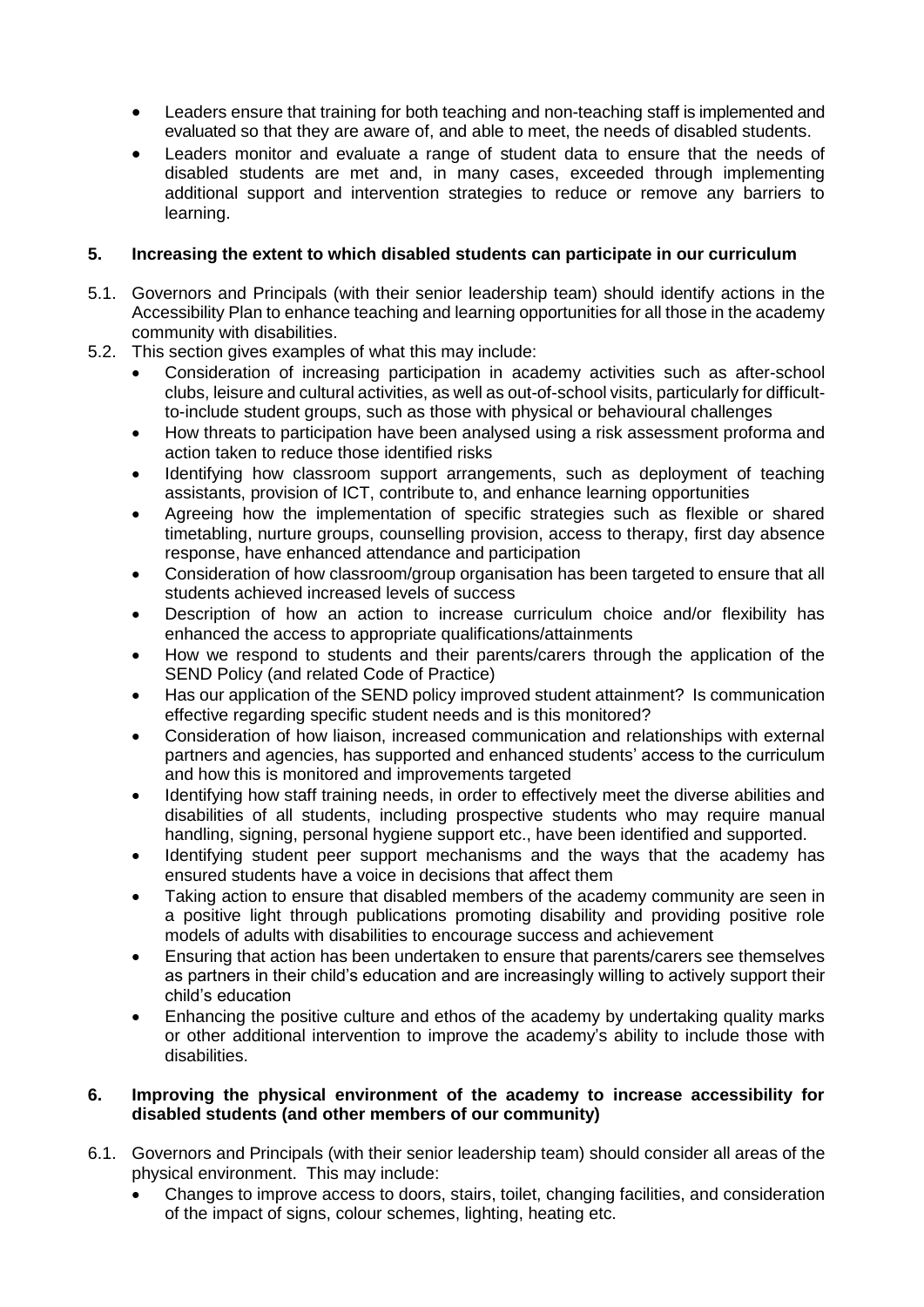- Changes outside of the building e.g. provision of disabled parking and/or specific provision for pick up/drop off for disabled children
- Management and organisation issues such as maintenance of lights, fire alarms appropriate to those with hearing impairments etc.
- Increased access to and maintenance of, auxiliary aids, ICT equipment such as computer hardware/software
- Improvement to the acoustic environment that might include installation of sound fields/hearing loop systems
- Improvements of storage implications for wheelchairs and other mobility devices
- Application and progress on capital funding for major access works. This could cover applications for provision of suitable floor coverings, furniture and layout of the playgrounds.

#### **7. Improving access to information for disabled students (and other members of our community)**

- 7.1. Governors and Principals (with their senior leadership team) should consider how information can be made available to those with disabilities. This may be achieved by:
	- Informing readers that material used by the academy is available in a selection of formats e.g. Braille, Makaton, audio tapes and identifying how they can access this provision, if requested
	- Considering how to increase information accessibility for those who have English as an additional language or other communication impairments, at parents meetings etc.
	- Identifying how they have considered the readability of information including that provided by websites, and how it is monitored to ensure accessibility to a wide range of diverse needs and abilities
	- Identifying how textbooks and other student information are selected and provided to meet a diversity of student need
	- Ensuring the monitoring of effectiveness of adult support to enhance the opportunities for students/parents who have difficulties in accessing information.

#### **8. Improving access to information for disabled students (and other members of our community)**

- 8.1. Governors and Principals (with their senior leadership team) will be required to comment in their annual report to parents on the accessibility plan and identify any revisions as necessary. This may include:
	- Success in meeting identified targets, including student achievement and attainment for those in vulnerable groups
	- Changes in physical accessibility of academy buildings
	- Staff, student and parent/carer questionnaires or surveys, including Parentview, which indicates increased confidence in the academy's ability to promote access to educational opportunities for students with disabilities
	- Improved levels of confidence in staff in reducing the obstacles to success for students with additional needs
	- Evidence that increased numbers of students with disabilities are actively participating in all areas of the academy
	- Evidence that fewer students are being excluded from academy opportunities as their needs are being more effectively addressed through the application of strategies and procedures
	- 'Student Voice'; student responses; verbally, pictorially and written that indicate that they feel themselves to be included
	- Ofsted inspections identify higher levels of educational inclusion.

The Accessibility Plan for this academy is shown overleaf.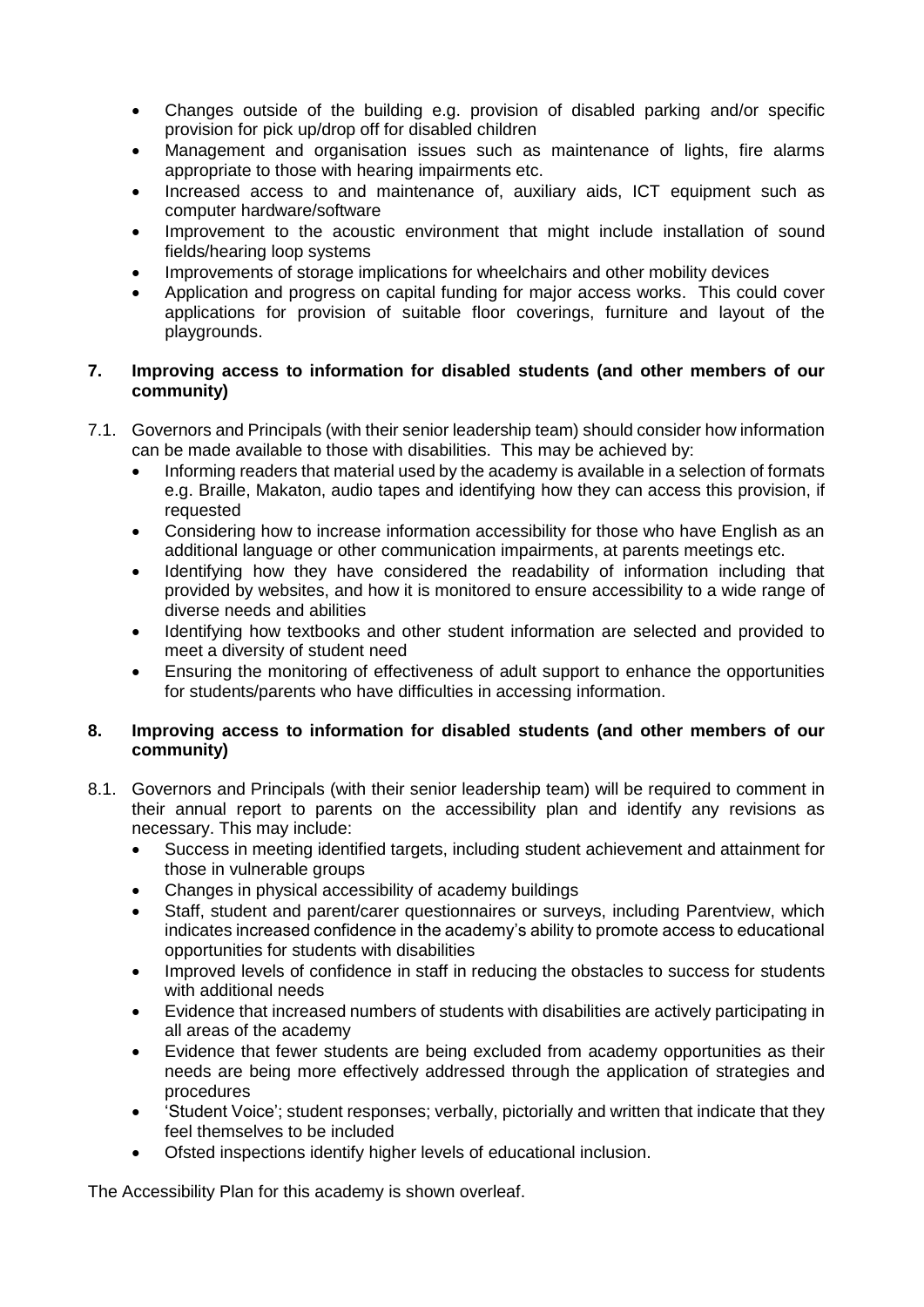| Name of academy/college: | . 04<br>' St Edward's<br>i rinity.<br>Academy |  |
|--------------------------|-----------------------------------------------|--|
|--------------------------|-----------------------------------------------|--|

## **Priority 1: Increasing the extent to which disabled students can participate in the curriculum**

| <b>Timescale</b>                                                                               | <b>Targets</b>                                                                                                                                                                                                     | Plan                                                                                                                                                                                                                                                                                                                                                                                                                                                                                                                | Aim/Outcome                                                                                             |
|------------------------------------------------------------------------------------------------|--------------------------------------------------------------------------------------------------------------------------------------------------------------------------------------------------------------------|---------------------------------------------------------------------------------------------------------------------------------------------------------------------------------------------------------------------------------------------------------------------------------------------------------------------------------------------------------------------------------------------------------------------------------------------------------------------------------------------------------------------|---------------------------------------------------------------------------------------------------------|
| End of each academic year<br>in preparation for new<br>academic year.                          | Raised awareness of the<br>curriculum needs of students<br>with disabilities.                                                                                                                                      | SENCo and/or previous class teacher to meet with staff<br>of new class to ensure they are aware of children's<br>needs.                                                                                                                                                                                                                                                                                                                                                                                             | All staff have an overview<br>of the needs of these<br>students.                                        |
|                                                                                                |                                                                                                                                                                                                                    | Liaise with outside agencies to provide advice/training if<br>necessary.                                                                                                                                                                                                                                                                                                                                                                                                                                            | Increased access to the<br>curriculum for these students.                                               |
| As necessary if children<br>join academy or become ill<br>mid-year.<br>End of academic year in | Train identified personnel to<br>administer medication                                                                                                                                                             | Academy to cooperate with parents in the<br>administration of medication to those children whose<br>education would be disrupted if it was not available in<br>the academy.                                                                                                                                                                                                                                                                                                                                         | Children in need of<br>medication able to access<br>whole curriculum.                                   |
| preparation for new<br>academic year for children<br>with ongoing conditions e.g.<br>diabetes, |                                                                                                                                                                                                                    | If necessary, liaise with partners in the Health Authority and<br>seek suitable training. Use agreed policies and procedures.                                                                                                                                                                                                                                                                                                                                                                                       | Clear agreed procedure for<br>administering medication.                                                 |
| At least yearly i.e. end of<br>academic year in preparation<br>for new academic year           | Accommodate toileting and care<br>needs of incontinent students                                                                                                                                                    | Arrange for the provision of suitable equipment. Make<br>sure children are aware of e.g. where to access<br>equipment if they have moved to new part of the<br>academy.                                                                                                                                                                                                                                                                                                                                             | Sensitive procedures for<br>efficient care of students<br>who are incontinent.<br>Agreed procedures for |
|                                                                                                |                                                                                                                                                                                                                    | Make sure staff are aware of needs of incontinent students.<br>If necessary, consult with Health Authority partners to                                                                                                                                                                                                                                                                                                                                                                                              | sensitive toilet training.                                                                              |
|                                                                                                |                                                                                                                                                                                                                    | provide training for staff in toilet training techniques and<br>ways of meeting needs of students who are incontinent.                                                                                                                                                                                                                                                                                                                                                                                              | Access to the whole academy<br>curriculum and increased<br>inclusion.                                   |
| At least yearly i.e. end of<br>academic year in preparation<br>for new academic year           | Classrooms are optimally<br>organised for disabled students.<br><b>TASE will have temporary</b><br>accommodation for two years<br>but corridors, doorways,<br>classrooms and access all<br>meet legal requirements | When organising classrooms for the forthcoming year<br>ensure the needs of disabled students are considered<br>e.g. adequate space provided for children with physical<br>disabilities to ensure they are able to move around the<br>classroom, hearing and visually impaired children<br>situated in a suitable position in the classroom etc.<br>If necessary consult with outside agencies for advice<br>regarding adaptations, use of aids etc. are situated in<br>suitable positions within the classroom etc. | Classrooms are optimally<br>organised for disabled<br>students.                                         |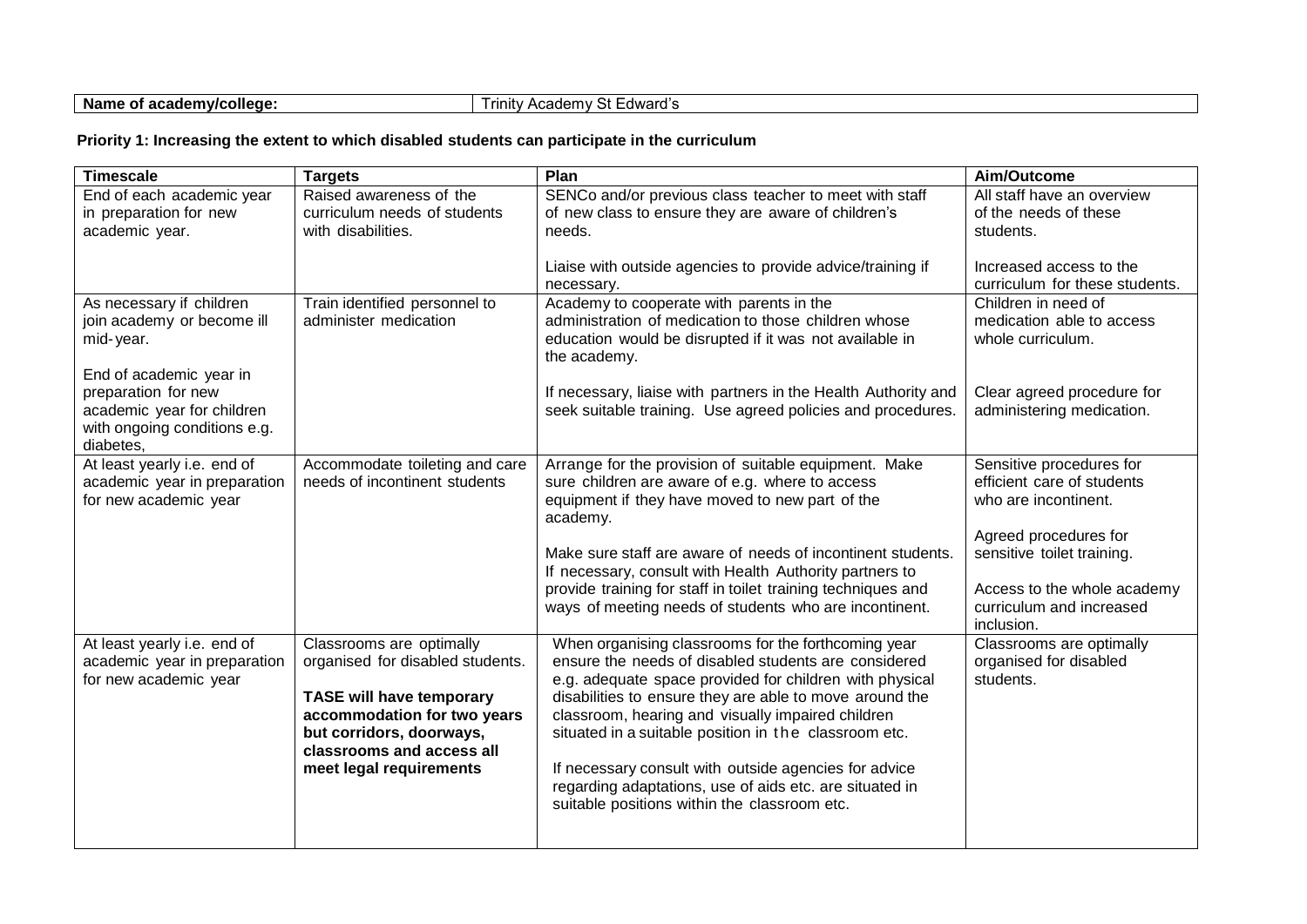| Ongoing | Clarification of the support role<br>of academy staff when working<br>with students with Speech and<br>Language difficulties | Work with SALT service to give guidance to the<br>academy staff in supporting individual children.                                                                                                                                                                                                                                                                                                                                                                                                                                                                                                                                                                                                               | Appropriate support for<br>students with speech<br>and language<br>difficulties.<br>Increased access to the<br>curriculum for these students. |
|---------|------------------------------------------------------------------------------------------------------------------------------|------------------------------------------------------------------------------------------------------------------------------------------------------------------------------------------------------------------------------------------------------------------------------------------------------------------------------------------------------------------------------------------------------------------------------------------------------------------------------------------------------------------------------------------------------------------------------------------------------------------------------------------------------------------------------------------------------------------|-----------------------------------------------------------------------------------------------------------------------------------------------|
| Ongoing | All students have access to a<br>broad and balanced curriculum                                                               | All students are encouraged to take part in all areas of<br>the curriculum at a level appropriate to their ability.<br>Lessons address a variety of learning styles and work is<br>differentiated and provided in a form suitable to the<br>child's needs e.g. larger print, use of ICT etc. if<br>necessary.<br>Disabled students who cannot participate in particular<br>activities e.g. in PE, are given suitable alternative<br>experiences or are given the opportunity to work in a<br>different year group. This is not possible in year 1 as<br>all pupils are transported to an off-site provision.<br>Those pupils who cannot participate will be<br>accommodated with other learning opportunities in | All students participate in a<br>broad range of curriculum<br>subjects at a level that is<br>suitable for them.                               |
|         |                                                                                                                              | the academy.<br>Seek advice and liaise with other agencies regarding<br>EHCP students' access to the curriculum.<br>Seek training if necessary e.g. child with physical<br>disabilities to be provided with training in touch typing.                                                                                                                                                                                                                                                                                                                                                                                                                                                                            |                                                                                                                                               |
| Ongoing | Academy visits are accessible<br>to all students                                                                             | The needs of disabled students are considered when<br>planning an academy visit and suitable arrangements<br>made e.g. parent to accompany child, amount of<br>walking required reduced for some children.                                                                                                                                                                                                                                                                                                                                                                                                                                                                                                       | All children able to participate<br>in academy visits undertaken<br>by their peer group/class.                                                |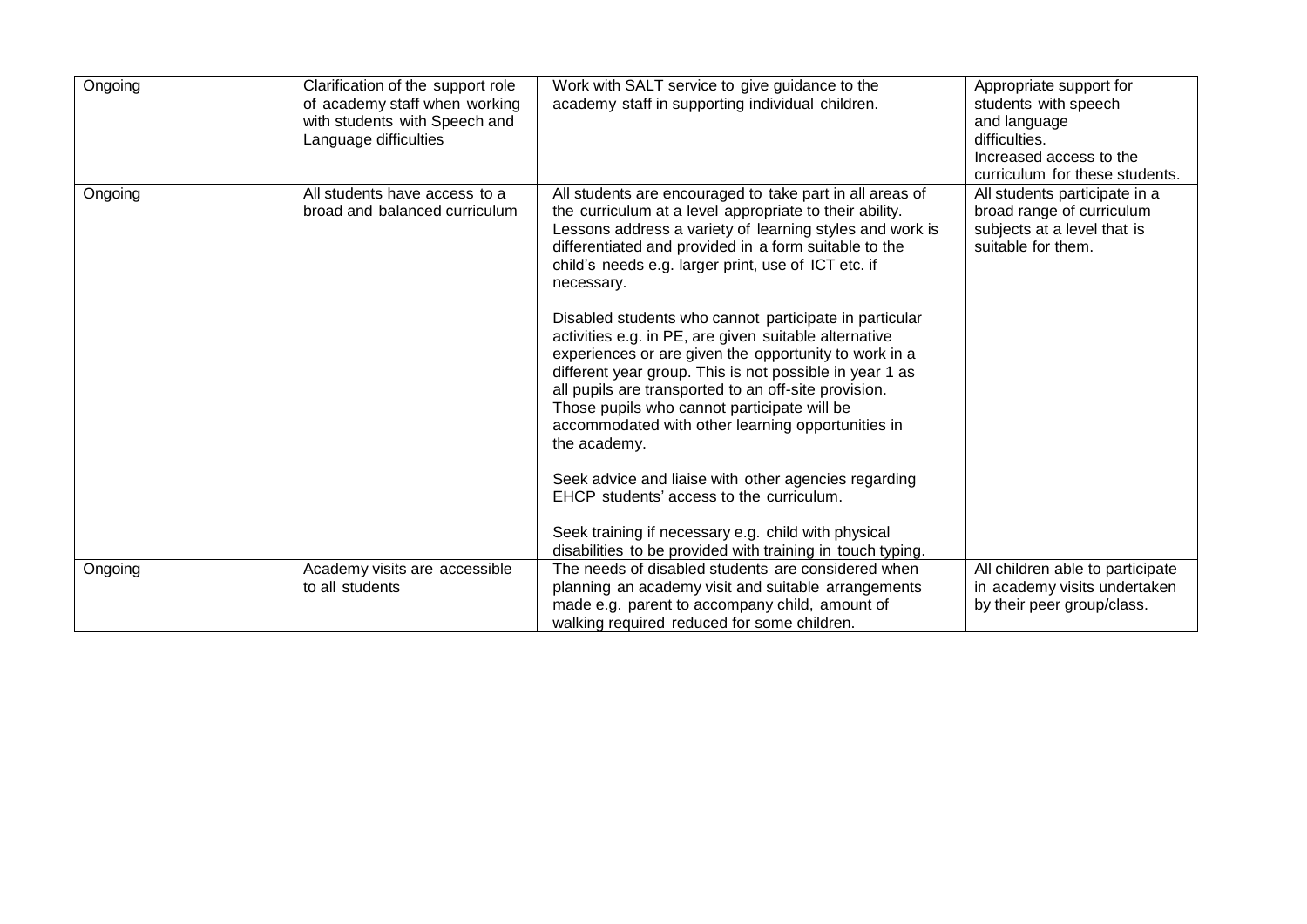Priority 2: Improving the physical environment of the academy to enable disabled students to take better advantage of education, benefits, facilities and **services provided.**

| <b>Timescale</b> | <b>Targets</b>                                                                                                                                                                                                                                                                                                     | Plan                                                                                                                                                                                                                                                                                                                                                                                                                                                                                                                                                                                                                                    | Aim/Outcome                                                                            |
|------------------|--------------------------------------------------------------------------------------------------------------------------------------------------------------------------------------------------------------------------------------------------------------------------------------------------------------------|-----------------------------------------------------------------------------------------------------------------------------------------------------------------------------------------------------------------------------------------------------------------------------------------------------------------------------------------------------------------------------------------------------------------------------------------------------------------------------------------------------------------------------------------------------------------------------------------------------------------------------------------|----------------------------------------------------------------------------------------|
| Annually         | To review annually all areas of<br>the academy in order to ensure<br>there are no physical barriers to<br>access for current and<br>prospective students with<br>disabilities.                                                                                                                                     | Make any necessary low key adjustments as children<br>with disabilities progress through the academy to<br>maximize physical access, improve acoustics and<br>maximize visual clues e.g.<br>Fit ramps and handrails. Make sure pathways around the<br>academy are safe and well signed.<br>Will be reviewed each year in the temporary build and full<br>accessibility will be planned as part of the new build for<br>Sept 2023                                                                                                                                                                                                        | Access to all areas of the<br>academy for all students.<br>Increased student autonomy. |
| Ongoing          | Academy plans to take into<br>account the needs of students<br>and visitors with physical<br>difficulties and sensory<br>impairments, when planning and<br>undertaking future<br>improvements and<br>refurbishments of the site and<br>premises, in order to improve<br>access over successive<br>financial years. | Make arrangements for parking near the academy gate/in<br>car park. Parking may be limited during the temporary<br>building stage but parking and drop-off will be made a<br>priority as and when required for access.<br>Emergency and evacuation systems to inform all<br>students e.g. flashing lights. Use of tactile signs.<br>Signs in Braille.<br>When redecorating choose colour schemes with<br>appropriate contrast and harmony for students with<br>visual impairment, autism or epilepsy.<br>Furniture and equipment selected, adjusted and located<br>appropriately.<br>Fit disabled toilets on all levels of the academy. |                                                                                        |

#### **Priority 3: Improving the availability of accessible information to disabled students.**

| <b>Timescale</b> | Targets                         | <b>Plan</b>                                                | Aim/Outcome                |
|------------------|---------------------------------|------------------------------------------------------------|----------------------------|
| Ongoing          | To provide written materials in | The academy to ensure that information is presented in a   | Delivery of information to |
|                  | alternative forms when required | user-friendly way, e.g. use of font style and size, use of | disabled students improved |
|                  | or requested                    | support staff to assist with reading, use of ICT.          |                            |
| Long Term        | As above                        | Where necessary liaise with LA support services and other  | As above.                  |
|                  |                                 | agencies to provide information in simple, clear language, |                            |
|                  |                                 | symbols, large print, on audiotape or in braille for       |                            |
|                  |                                 | students/parents and carers who may have difficulty with   |                            |
|                  |                                 | the standard written print.                                |                            |